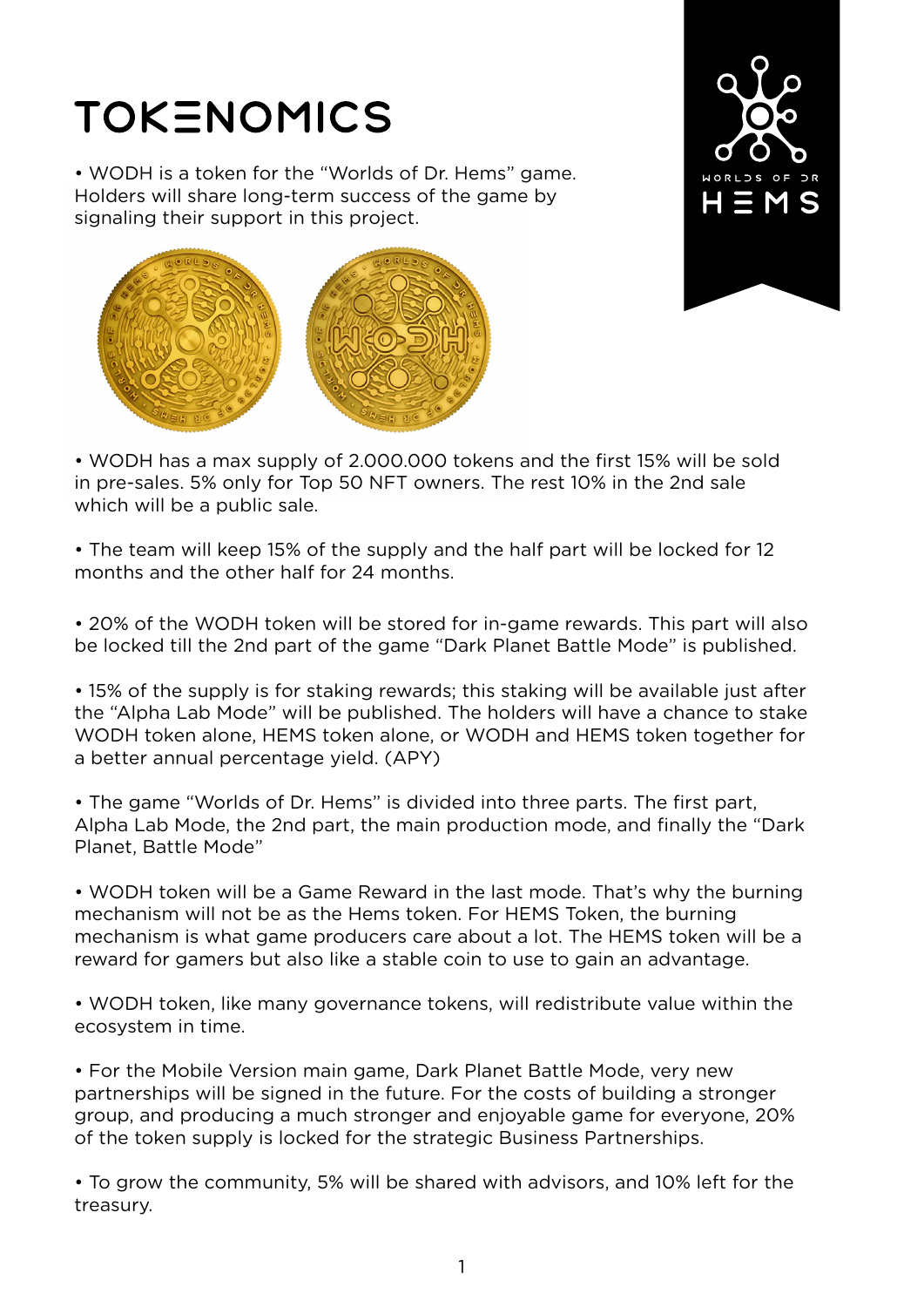## TOKEN SUPPLY DETAILS





## WODH PRE-SALE DETAILS

• **Pre-Sale 1** → (5%) → 100.000 Price: 1\$ (Only Top 50 NFT Owners)

• **Pre-Sale 2 →** (10%) → 200.000 Price: 2\$ (Public Sale)

The dates of the pre-sales will be announced later.